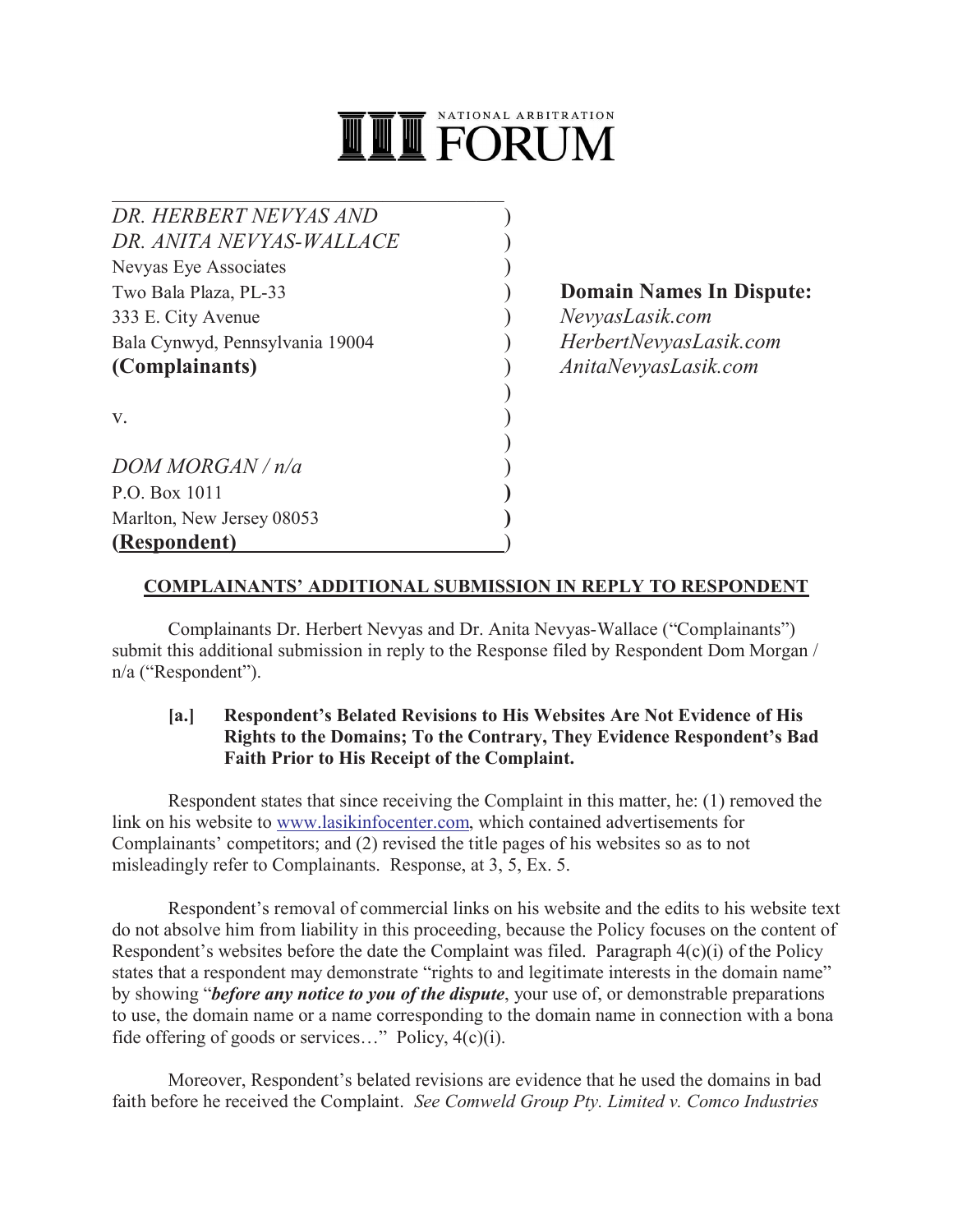*Co. Ltd.*, Case No. D2001-0290 (WIPO August 31, 2001) ("Respondent's attempts to change the content of the website are evidence that the registration was not in good faith."); *St. Lawrence University v. Nextnet Tech c/o Domain Dept*, FA0701000881234 (Nat. Arb. Forum Feb. 21, 2007) ("Respondent has authority to change the website content, and Respondent directed that changes be made to the website's content and keywords after receiving the Complaint in this proceeding."); *Granarolo S.p.A. v. Michele Dinoia a/k/a SZK.com*, FA0602000649854 (Nat. Arb. Forum April 17, 2006) ("Respondent's attempts to change his website provide clear evidence of endeavours to get around the consequences of the bad faith registration of a famous mark.")

Indeed, if respondents in UDRP proceedings could always avoid liability by making changes after receipt of a UDRP complaint, the UDRP process would be ineffective. There is nothing to prevent Respondent from changing his websites back to the way they were previously once this action is concluded, or making his websites more deceptive, if Respondent is permitted to maintain control of the domains.

For that reason, UDRP proceedings properly focus on the content of the domain names themselves. Here the domain names at issue indicate that they are owned by Complainants, not that they are owned by an individual criticizing Complainants.<sup>1</sup> Compare The Paxton Herald v. *Millard*, FA0207000114770 (Nat. Arb. Forum Aug. 21, 2002).

## **[b.] Respondent's Statement That Google - and Not Respondent - Is Responsible For the Way His Websites Appear to Consumers in Search Results is False.**

One change Respondent has *not* made since receiving the Complaint is to revise the headlines or "title tags" of his websites, which are displayed to internet users viewing Google search results. The title tags for Respondent's websites still include phrases such as:

Welcome to HerbertNevyasLasik.com! – *herbertnevyaslasik.com/*

Drs. Herbert Nevyas & Anita Nevyas-Wallace - *herbertnevyaslasik.com/index.php?...*

Nevyas Eye Associates - *www.anitanevyaslasik.com/index.php?...*

*See* Exhibits E and F to Complaint and attached Exhibit 1.

 $\overline{a}$ 

Respondent argues that the way his websites are listed has nothing to do with Respondent's actions and is a result of Google's actions. However, Google explains that "title tags" like Respondent's are authored by website owners themselves. *See, e.g.,* http://www.google.com/support/webmasters/bin/answer.py?hl=en&answer=35264#3. When Respondent created his website content, he alone selected the underlined phrases displayed above and in Google search results. These phrases authored by Respondent are part of his websites' content and are one of the reasons his website content is misleading to consumers.

<sup>&</sup>lt;sup>1</sup> Respondent argues that "this is a case about Internet gripe sites" but unlike gripe sites, such as *ThisNissanSucks*.com, the domain names here give no indication that their purpose is criticism.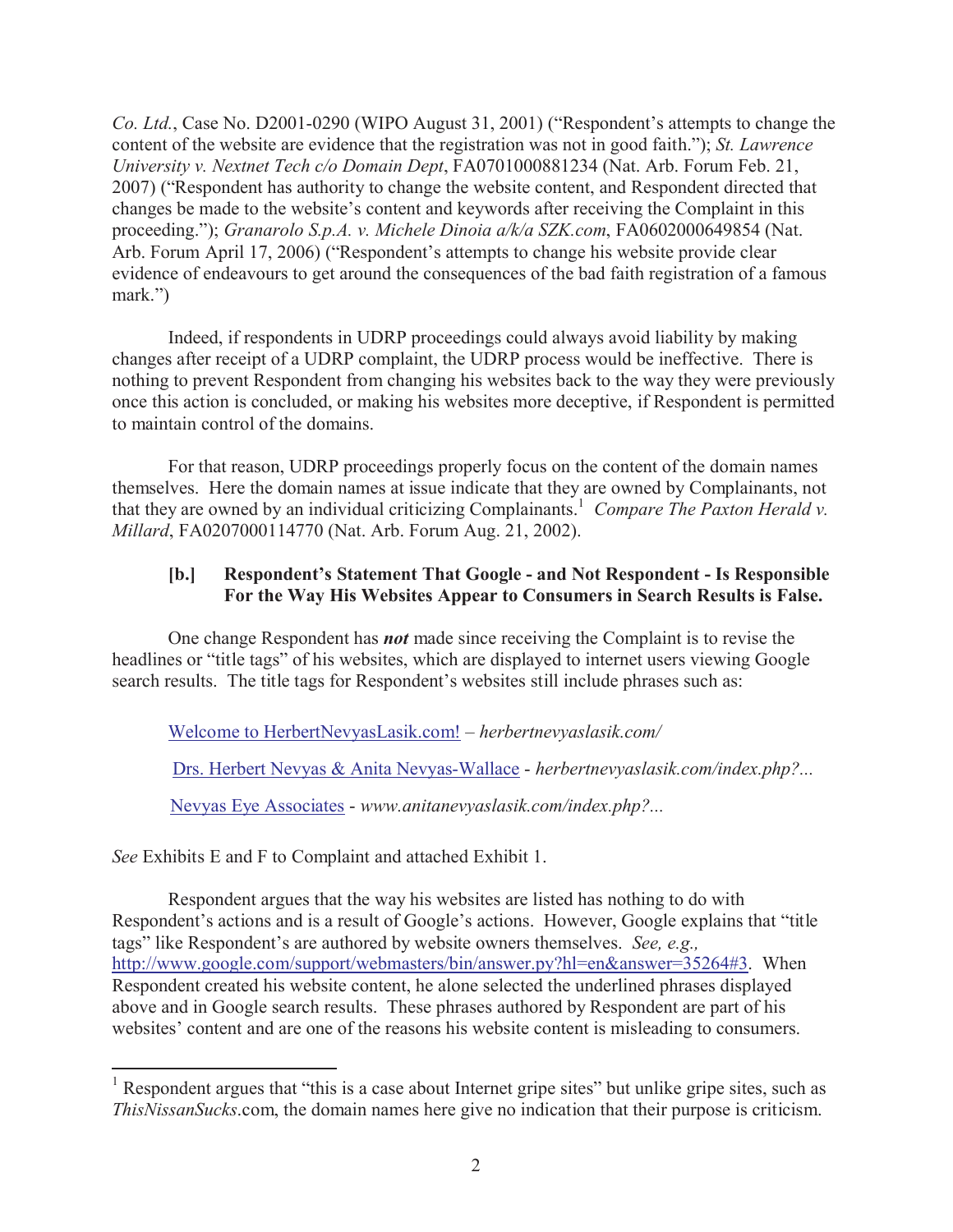Respondent is also incorrect that no case can be made in this proceeding based on "initial interest confusion." Respondent's domain names themselves, coupled with misleading website content such as his "title tags" create initial interest confusion that causes prospective patients to unwittingly visit Respondent's websites, even if they later realize their mistake. *See Council of American Survey v. Pinelands Web Services,* D2002-0377 (WIPO July 19, 2002) ("Respondent may have a right to refer to the mark in critical content, the wholesale appropriation of Complainant's mark in a domain name, without any distinguishing material, creates confusion with Complainant's business and is not fair use merely for the purpose of criticism...No criticism is apparent from the domain name itself; it is not sufficient that the criticism may be apparent from the content of the site.")

Respondent essentially admits that his intention is to drive prospective patients of Complainants to his website and to cause harm to Complainants' reputation and business, stating that "the public has a right to know they are at risk when choosing services by claimant(s)." Response, at 3. Respondent also previously contacted Dr. Stephen Barrett, the Board Chairman of Quackwatch, Inc. (an organization dedicated to consumer protection and health fraud prevention), with his allegations regarding Complainants. *See* Exhibit 2 (Emails from Dr. Barrett). Dr. Barrett remarked that he felt Complainants were reputable and that Respondent's current website may expose him to a libel suit and Respondent replied that his intention with the website was to put Complainants out of business. *Id*. Respondent's bad faith intent to disrupt Complainants' business by causing consumer confusion could not be clearer.

## **[c.] The Litigation Respondent Describes Does Not Concern the Websites At Issue Here and His Statements Regarding Those Disputes Are Inaccurate and Irrelevant in This Proceeding.**

It is unnecessary to detail the inaccurate statements made by Respondent regarding underlying disputes with Complainants here, because those statements have no relevance in this proceeding. To summarize, Respondent was unhappy with the results of his medical malpractice lawsuit against Complainants, because Complainants did not commit medical malpractice, and thereafter Respondent began carrying out his stated intention of putting Complainants out of business through internet gripe sites. However, Respondent crossed the line and violated the Policy when he began registering domains comprised of Complainants' trademarks and including links to Complainants' competitors on those websites.

Although the parties' previous litigation also involves Respondent's websites, the litigation does not concern the domains at issue here. Complainants' defamation claims against Respondent focused on Respondent's statements on the website www.lasiksucks4you.com, which is no longer owned by Respondent.

#### **[d.] Respondent Has Not Shown A Legitimate Non-Commercial Fair Use of These Domains and His First Amendment Rights Are Not Implicated.**

Finally, although Respondent asserts that he did not obtain click-through fees or any other commercial profit by advertising the services of Complainants' competitors, this assertion